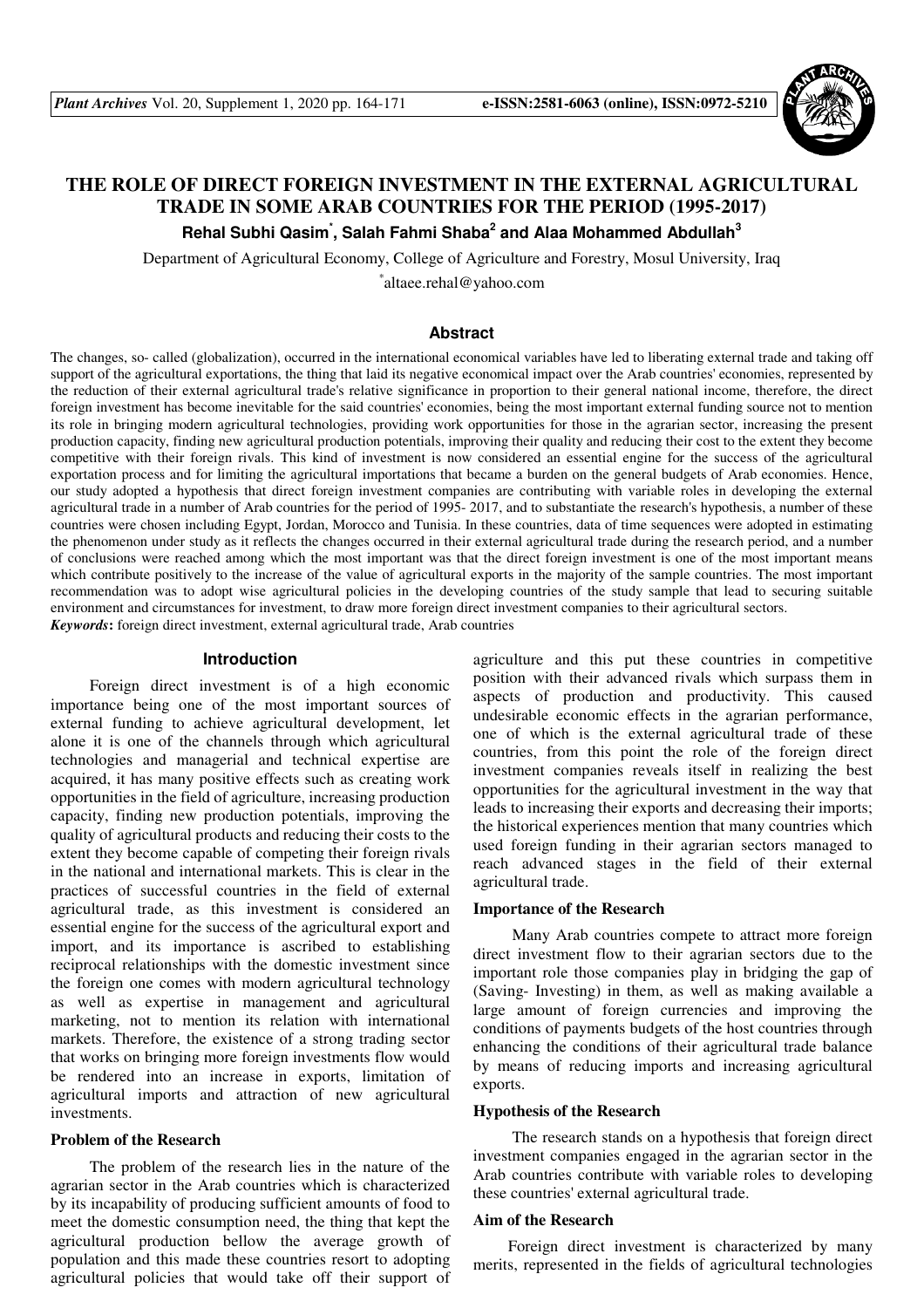and in integrating with the international markets, hence, the research aims at studying the role of foreign direct investment companies in developing the external agricultural trade in several Arab countries for the period 1995- 2017.

### **Materials and Methods**

# **Research method and the standard methodology used in analysis:**

 The methodology adopted by the research is connecting between two directions; the first is descriptive which depends on theoretical studies which tackled this subject, and the second is quantitative which depends on standard procedures of economy, then to explain the results of the quantitative direction in estimating and analyzing the impact of the foreign direct investment on the external agricultural trade in a number of Arab countries including Egypt, Jordan, Morocco and Tunisia. The reason for choosing these countries are:

- 1- Being agricultural countries.
- 2- Their external agricultural trades constitute large portions of their overall external trades.
- 3- They are located in different geographic regions.
- 4- Abundance of the required data about the sample countries and this enables us perform the practical side in this study.
- 5- They went far in attracting foreign direct investment companies in their agrarian sectors.

To describe the standard samples used in estimation, several standard samples were adopted for this purpose including the values of agricultural exports Y1 and the values of agricultural imports Y2 in the said countries, as being the dependant variables. Whereas a number of variables such as foreign direct investment X1, foreign exchange rate X2, deficit in the general budget of the country X3, inflation average X4 and economic stability X5 being the independent variables in the standard samples used in estimation. The value of the mentioned variables were calculated throughout the period of the study in US Dollars depending on fixed prices to eliminate the inflation effects occurring in the value of their local currencies. For the purpose of estimation and analysis, standard samples were used for different cases of multiple linear declination depending on the least square method (OLS) as it gives the best unbiased linear estimations which usually coincides with the concepts of the economic theory.

The research included three topics of which the first was dedicated for the study of the theoretical frame of foreign direct investment, the second tackled the referential review and the contemporary studies of the foreign direct investment role in external agricultural trade and the third focused on the statistical estimation and the economical interpretation of the impact of foreign direct investment in the agricultural external trade in the countries of the study sample for the period 1995- 2017.

# **The first topic: The theoretical frame of the foreign direct investment**

### **Concepts and Theories of foreign direct investment**

 Foreign direct investment is defined as the transference of foreign capitals to external investment directly to operate

in industrial, transformational, constructional or agricultural units (Hameed, 2005).

### **Theories of foreign direct investment:**

There are many theories that explain the motivations for foreign direct investment, among which the most important are:

- **1- Theory of international movements of capitals:** This theory is based upon the assumption of total competition and it construes the foreign direct investment as the movements of the capital through differences of the interest's rates among countries; direct investment is the transference of capital from the countries with low rates of interest to countries of high rates of returns. This opinion rises from a notion that when implementing investment decisions, companies are balancing between the expected marginal return of the capital and its marginal cost; if the expected marginal returns from abroad was higher than the domestic one, assuming that the marginal cost was the same, then there is a higher motivation to invest abroad rather than locally (Salih 2008, 27).
- **2- Theory of markets incompleteness:** This theory construes foreign direct investment on the basis of market incompleteness due to incompleteness of competition or of information, foreign direct investment was studied in light of that from a fixed angel that tackles the motives of industrial undertakings, and from a mobile angel which focuses on aspects of product's life cycle. Regarding the motives of the industrial undertakings, the main motivation which encourages companies to resort to foreign investments abroad is that these companies enjoy monopolization advantages like possessing advanced technology, the ability to diversify products and the availability of capitals compared to national companies in the host countries, so that these advantages be a compensation to the risk they face when investing abroad.
- **3- The theory of internal use of monopolization advantages:** This theory appeared as a result to market and information incompleteness as these aspects obstruct the establishment of enough international trade regarding the intangible assets or the incorporeal advantages possessed by the investing company abroad , hence, when the multi- nationality companies (that usually have these advantages) internationalize their operations internally, i.e. performing all their productive and marketing activities within the company or between the headquarters and the branches in the countries where the investment takes place instead of performing them directly in the markets, this enables them to overcome the restrictions imposed by different governments on the markets which could affect the freedom of trading and investing, on the one hand, and on the other, they guarantee putting restrictions on the entering of new competitors to the markets and prevent the leakage of new innovations to the countries in which the investment takes place through other channels to the longest possible period (Salih, 2008, 25).
- **4- Theory of location:** This theory focuses on the motivations that makes the multi- nationality companies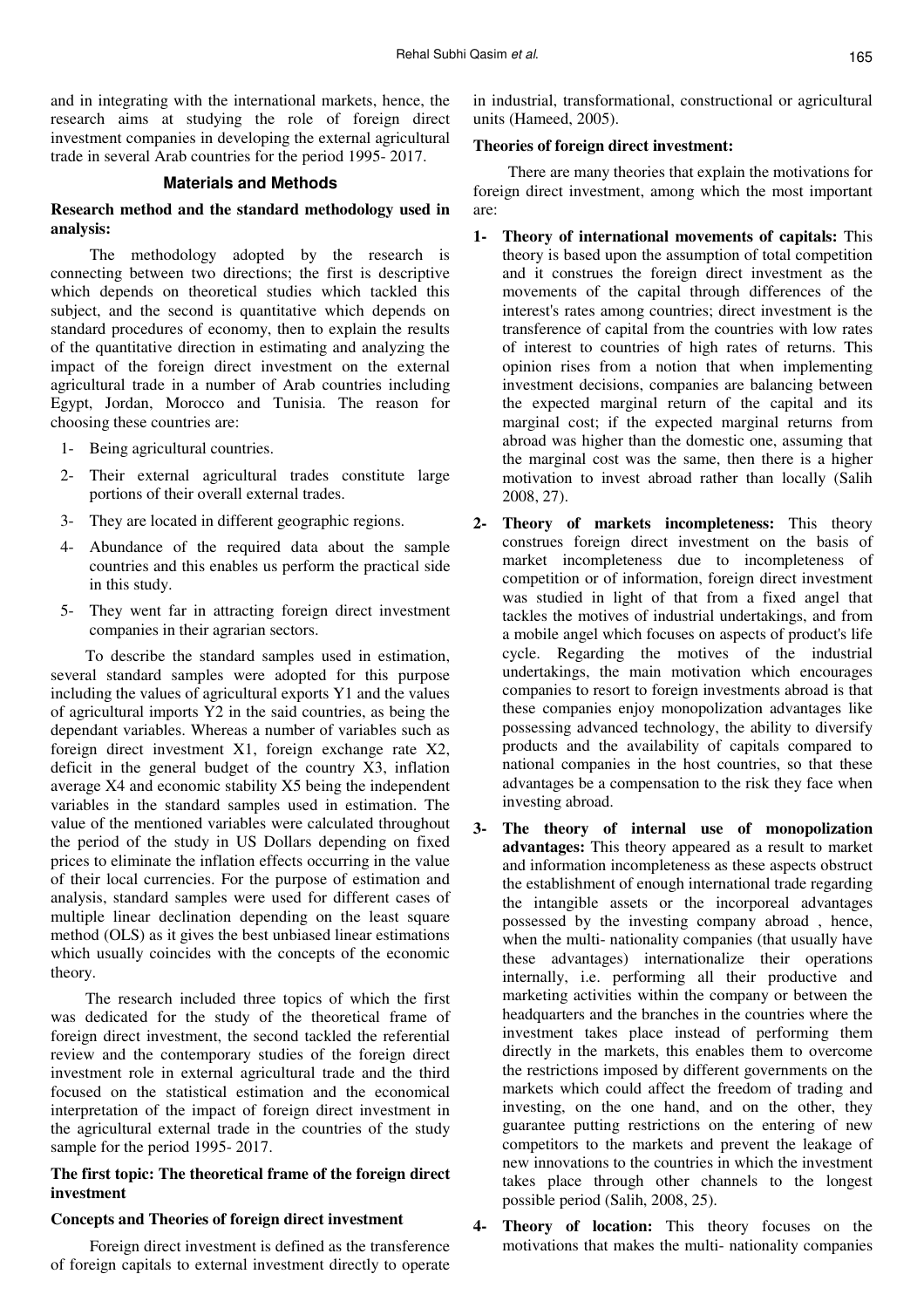invest abroad, represented by the location features of the host countries of the investment.

The factors of location influences the company's decision of investing in some country, on the one hand, and its decision to choose, whether to choose this country to invest in on to export to, on the other hand. These factors include aspects related to production costs, marketing and management as well as the rest of factors related to the market.

# **Forms of foreign direct investment**

 Forms of foreign direct investment are defined according to the percentage of the project's ownership by the foreign investor; partial or absolute, and from this sense foreign direct investment is divided into three main types:

Type one: mutual investment:

 A project which two parties (entities) or more, from two different countries, own or share permanently, and sharing here does not only mean the allotment of capital, in fact it extends to administration, experience, patents of innovations and commercial relationships…etc. (Abu Qahf, 2001).

Tir Pestra sees that mutual investment involves productive or marketing operations that take place in a foreign country and one of its investing parties is an international company which practices sufficient right in the project's management or the production process without taking full control of it (international finance corporation, 1997).

Type Two: Investments completely owned by foreign investor:

 This type of investments take place when the foreign investor or the multi- nationality company establishes a branch for production or marketing or any other type of activity of production or service in the host country.

Regarding foreign investor in particular, the fully owned investment are considered of the more favored forms of the foreign direct investment, whereas the host countries hesitate a lot to accept these investments and this is attributed to the fear of economic dependency and what follows of effects on the national and the international levels. Nevertheless, many statistics indicate that some host countries grant multi-nationality companies the right to gain full ownership of their branches to attract more foreign investments to them. (Farouk, 2010).

Type three: Multi- nationality companies:

 This type of investment involves the control of the mother company over a large number of projects of different nationalities, thus, a large group is formed which possesses human and financial resources and at the same time follows a common strategy. The size also occupies a significant importance in distinguishing the multi- nationality groups; the companies with annual selling of less than one hundred million dollars are excluded. Another important factor in this limitation is the nature of external activities of the group; companies which only export are excluded from the scope of multi- nationality groups even if they own foreign branches for selling (Abdullah, 2005).

# **Influences of direct foreign investment in the economies of the host countries**

 The favoring of different host countries of direct investment than the rest of foreign investments' types is due to the advantages that can be attained from this type represented by moving the wheels of the economic growth, in return it is not flawless and we are going to tackle the advantages and disadvantages of this type of investment as follows:

# **Advantages:**

- Reducing the imports and increasing the export- oriented production will increase the foreign capitals' flow and consequently improving the trading balance and, consequently, the payments balance.
- Foreign direct investment contributes to moving forward the economic development process by way of bringing financial and non financial assets represented by the capital, technology and organizational skills by the multi- nationality companies.
- Foreign direct investment contributes to the improvement of domestic investment through the flow of foreign capitals and this leads to increase of the benefits of these investments, and this increases the savings.
- Satisfying the needs of the market with products, and opening local and foreign markets as a result to the marketing of new products.
- Enhancing the performance efficiency by way of direct relationship between multi- nationality companies and local companies, as it can be a backdoor relation represented by increasing the production capacity, or a front relationship represented by the function of marketing.
- Foreign direct investment develops the competitive spirit among the local companies; it becomes necessary for these companies to focus on achieving continuity as well as expansion and development of its facilities.
- Reducing unemployment through the establishment of new projects provided by multi- nationality companies.
- Raising the level of economic development through the provision by foreign direct investment of cash and inkind capital, which has a positive impact on the economy and trade of the host country through the implementation of medium and long-term development programs (Faudhil, 2004).

# **Disadvantages of foreign direct investment to the host country**:

- A foreign investor may dominate some industries in the host countries, for example: in France, foreign direct investment companies dominated 75% of the computer sector and information processing rate, and in Belgium the same happened to 78% of the electrical engineering sector.
- Intensive use of advanced technology by foreign direct investment companies increases unemployment in the host country.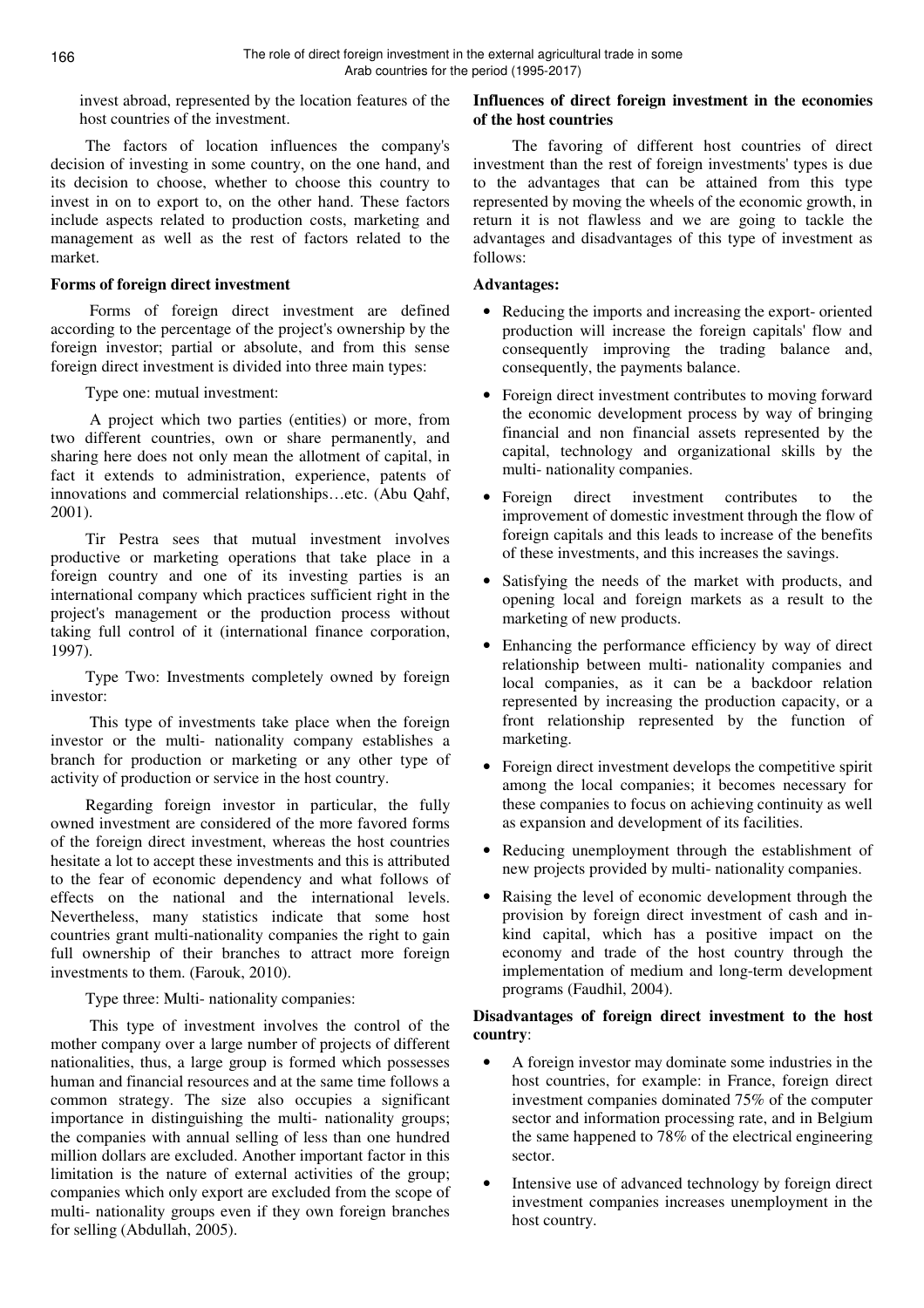- Different customs and beliefs between the investor and the host country may negatively affect the national culture, through the promotion of bad consumer goods.
- The foreign investor threatens the sovereignty of the state through the pressures it exerts on the government of the host country, especially if the investor works in the strategic sectors.
- The use by foreign direct investor of twisted methods for tax evasion and foreign currency exchange.
- Foreign direct investment can be a factor in the transfer of domestic financial resources abroad as well as the exit of money in the form of profits and returns in the long term, i.e. when the investment reaches maturity.
- Granting tax exemptions to foreign companies may result in a reduction of the resources available to local institutions (Atiyya, 2001).

#### **The second Topic:**

 Literature review and contemporary studies of the role of foreign direct investment in the external agricultural trade in some Arab host countries.

 The subject of the effects and changes resulted from foreign direct investment in the external trade of the host countries is one of the subjects that raised much controversy and doubts about its seriousness and success in achieving the goals of external trade. The literature on this kind of investment indicates the existence of three main directions in this subject; the first asserts the importance of this investment, its merits and advantages due to its positive influence in external trade, raising the level of exports increase and imports decrease. In the second direction, those who oppose this type of investment asserts that it is sort of a one side match in which the winner is mostly the foreign direct investment companies as this type of investment deepens the deficit in payments balances of the host countries, deforms the patterns of domestic production and consumption and increase the imports. Supporters of the third direction choose the state of concurrence between the opposing and the supporting viewpoints and this state is adopted by some countries which encourage the attraction of this investment to participate in refreshing their external trade. From hereafter we decided to shed light on the most important studies that tackled this subject according to their historical sequence in a way which makes it possible to depend on them in the analysis and discussion of the research's problem.

In 2008 Al-Jailany, in his study about foreign investments and their effects on the economy of Sudan, stated that these investments contribute to bridging the gap of internal saving, covering the deficit of payments balance, increasing of exports and solving the unemployment issue through provision of employment opportunities in the agrarian sector, with these investments the number of projects executed by foreign direct investment companies increased form five agricultural projects in the year 2000 to 68 projects in the year 2007 the thing that made Sudan one of the countries participating in solving the world food problem.

In the year 2011, Al Abd published a research on the effect of foreign direct investment over the external trade in the Arab western countries in which he made clear that the international economic field has witnessed remarkable

changes such as opening many markets, removing different kinds of restrictions from the way of external trade movement and the increase in the size of economic exchange including the values of foreign direct investment that became one of the main features of the economical performance and its globalization, the thing which largely participated in the growth of the level of agricultural exports increase in many Arab countries hosts of this type of investment.

In the year 2011, Quaidry stated, in her study on the role of foreign direct investment and economic development in Algeria, that most countries of the world started dealing with foreign direct investment companies for what they achieve of financial returns to the host countries; many of these countries have become in need for these foreign direct investments due to the decrease of local financial resources as a result of the lack of domestic savings, decrease of agricultural production levels and the increase of its imports, as this investment works on providing renewed resources of hard currencies, increases the contribution of the agricultural sector in the overall national income and facilitates the acquisition of modern technologies by the host country.

 In 2013, Shahinaz stated in his study on foreign direct investments and their role in economic development (a study case of Algeria), that most Arab countries are competing to attract more companies of foreign direct investment considering their role in achieving targeted levels of growth through providing maximum possible amount of employment opportunities to mitigate the widespread problem of unemployment in the Arab countries and providing foreign currencies through the establishment of agricultural projects or productive projects of cash crops producible for exportation or to replace the incomes.

 In a study at the year 2014, on the impact of joining the world trade organization on the flow of foreign direct investment, Shihab indicated that encouraging this type of investment enhances the conveyance of modern technology to the agrarian sector in the Arab countries, provides new opportunities for employment and stimulates the growth of the local economy. Furnishing suitable circumstances to attract this investment will change the status of agriculture in the Arab countries to the extent that enables these countries achieve self sustainment then to increase their agricultural exports, the researcher also elucidated that the increase of these investments flow to the Arab countries has contributed to changing their agricultural status from importing countries of the agricultural products to exporting countries of the same products.

In 2014, Oloyede elucidated, in his study on the impact of foreign direct investment on the development of the agrarian sector for the period 1981-2012, that Nigeria is qualified to benefit from the merits of foreign direct investment which concentrated in its agrarian sector; this investment participated in the development of its agricultural economy and consolidated the role of the agrarian sector in its overall national income. Nigeria was largely dependent on crude oil exports but now its agrarian sector became a means of attracting foreign cash and participate heavily in financing the state's budget by means of its exports of agricultural products.

In 2016, Chaudhary stated in his research, on the impact of foreign direct investment on the development of the agrarian sector, that India since 1991 started adopting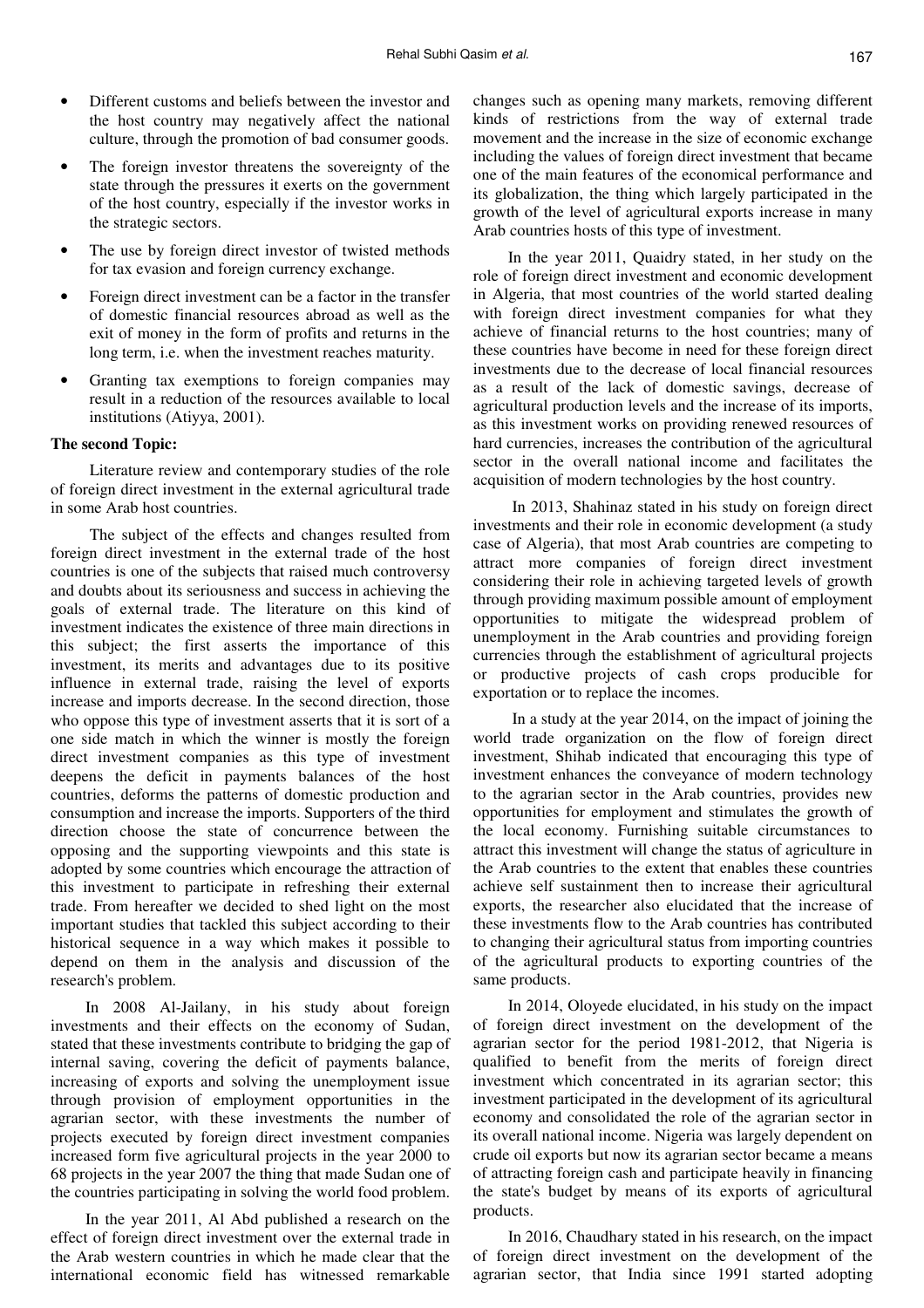multiple reformation policies which worked on setting programs for developing the agrarian sector, and one of their most important concerns was to exploit the maximum possible number of foreign direct investments in its agrarian sector in order to raise the level of living of those working in this sector. The researcher stated that scientific studies which tackled the role of this type of investment in the agrarian sector have proved its participation in the provisioning of a large number of employment opportunities and in merging the agrarian sector of the host country with the international market, not to mention its role in increasing production and exports, this investment contributed to the execution of the green revolution in India in which its agricultural income level of growth increased to 11% till it became an exporter of many agricultural products – like rice- to most countries of the world.

In the year 2017, Khalifa and Mahmoud stated, in their research on the foreign direct investment and its effect on the economic development, that the signification of this investment rises in fields of big importance such as the increase of capital formation in light of Egypt's dependence on foreign debts with unfair conditions, reducing its dependence on external aids, and in the provision of hard currency which is the most important channel of bringing modern technology to the agrarian sector not to mention its positive effect on agricultural exports.

In 2017, Areegha, in his study on the development of foreign direct investment and the international challenges, stated that the international challenge faced Ethiopia was the declination of agricultural products' prices , but Ethiopia brought companies of this type of investment from China, India and Holland, and he asserted that Ethiopia worked on building compounds specialized in fulfilling the requirements of the foreign investors in the field of provision of agricultural resources in order to increase the amounts of crops to satisfy the need of domestic consumption and to increase its agricultural exports.

**The Third topic:** The statistic estimation and the economic construing of the foreign direct investment impact on

agricultural external trade in the sample countries for the period 1995-2017.

 Econometrics is a major tool that contributes to the evaluation of the components of economic theory by giving them numerical estimates that bring them closer to reality to be more logical and acceptable. This science attempts to combine economic theory with mathematical methods and statistical procedures to obtain quantitative estimates that can be used in economic decision-making and prediction, and to study the structural changes that occur in the structure of a country's economy. In our study of the role of foreign direct investment in agricultural foreign trade in some Arab countries for the period 1995-2017, most of the previous economic studies and economic logic indicate that the following variables are the most influential variables in the standard models used to estimate the phenomenon in question and as follows:

#### First: Dependant variables

 The values of agricultural exports and imports in the research sample countries (US \$ million) were adopted as the dependant variables in the standard models used in the estimation

### Second: Independent variables

 The following economic variables were relied upon as the independent variables that affect agricultural exports and imports and as follows:

- 1. Foreign Direct Investment in Agriculture ... US \$ million
- 2. Foreign exchange rate ... (percentage)
- 3. State budget deficit ... (US \$ million)
- 4. Inflation rate (%)
- 5. Economic stability ... an imaginary variable

### **Results and Discussion**

 First: Results of the quantitative analysis of the impact of foreign direct investment on agricultural exports in the countries of the study sample during the period 1995-2017.

| <b>TABLE 1</b>        |           |           |           |               |       |       |                                            |  |  |  |
|-----------------------|-----------|-----------|-----------|---------------|-------|-------|--------------------------------------------|--|--|--|
| <b>Function type</b>  | X5        | <b>X4</b> | X3        | $\mathbf{X2}$ | X1    | Xi    | <b>States/Tests</b>                        |  |  |  |
| Half logarithmic left | 0.019     | 0.006     | 0.024     | 0.312         | 0.001 | Bi    | <b>First: Egypt</b><br>$R^{-2} = 94.2\%$   |  |  |  |
|                       | 0.22      | 0.01      | 1.26      | 10.78         | 0.87  | $t^*$ | $F = 55.01$<br>$D-W = 1.38$                |  |  |  |
| Half logarithmic left | $0.130 -$ | 0.009     | 0.037     | 0.407         | 0.001 | Bi    | Second: Jordan<br>$R^{-2} = 95.2\%$        |  |  |  |
|                       | $1.17-$   | 0.04      | 2.62      | 7.17          | 3.39  | $t^*$ | $F = 67.86$<br>$D-W = 2.43$                |  |  |  |
| Half logarithmic left | 0.009     | 0.025     | 0.009     | 0.045         | 0.003 | Bi    | <b>Third: Morocco</b><br>$R^{-2} = 65.8\%$ |  |  |  |
|                       | 0.15      | 1.93      | 2.88      | 2.47          | 2.22  | $t^*$ | $F = 6.55$<br>$D-W = 1.74$                 |  |  |  |
| Half logarithmic left | $0.194 -$ | $0.131 -$ | $0.112 -$ | 0.432         | 0.003 | Bi    | Tunisia:<br>$R^{-2} = 55\%$                |  |  |  |
|                       | $0.62 -$  | $1.30-$   | $0.81 -$  | 0.67          | 3.07  | $t^*$ | $F = 4.15$<br>$D-W = 1.17$                 |  |  |  |

Source: Prepared by the researcher based on the results of the quantitative analysis of the impact of foreign direct investment on agricultural exports in the countries of the study sample during the period 1995-2017.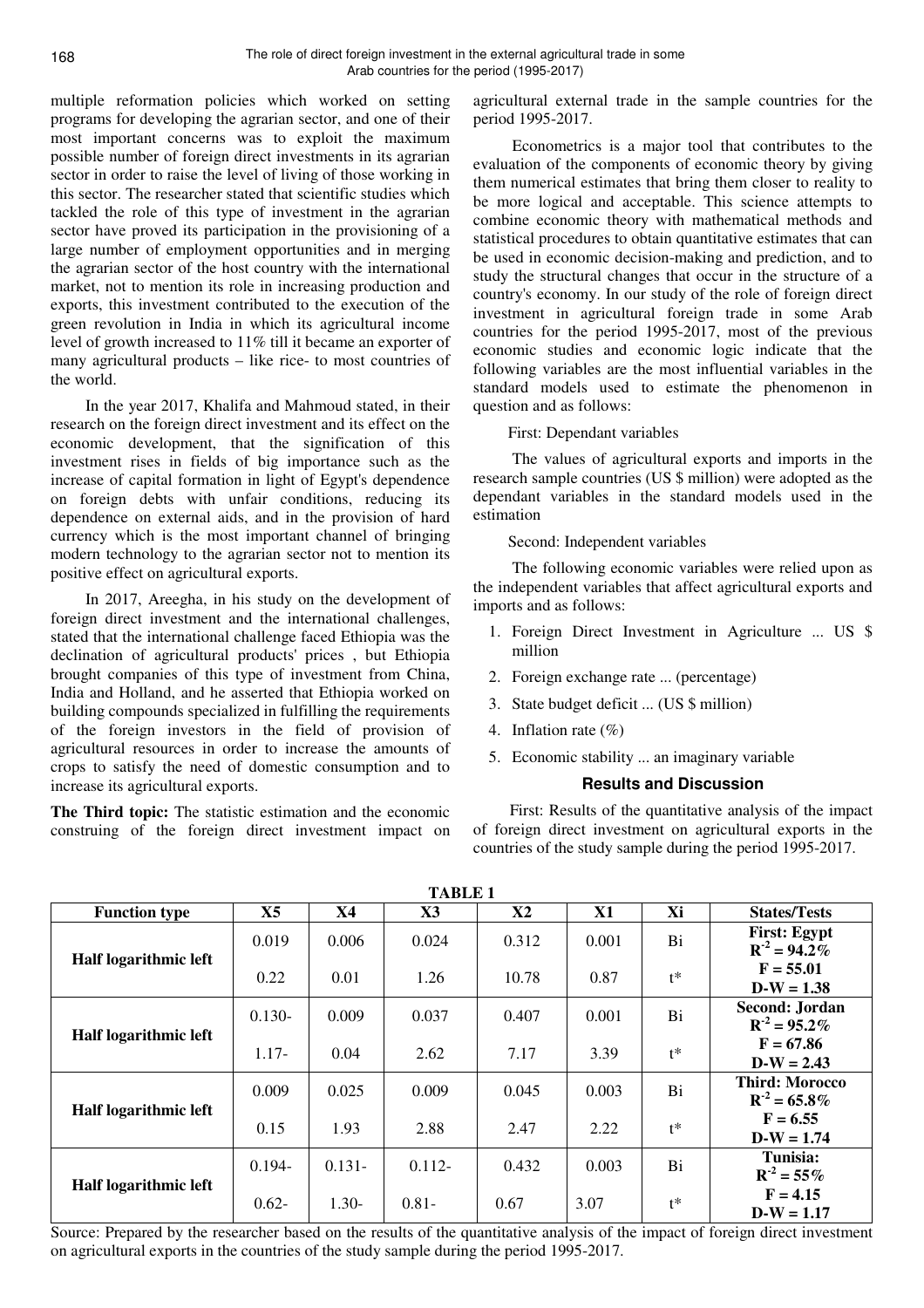169

The results of Table 1 show the significance of the variable of foreign direct investment values (X1) in affecting agricultural export values in Jordan, Morocco and Tunisia (\*)1 with a flexibility of 1.75, 3.52 and 3.48 units, the positive signal of this variable coincides with the results obtained from the studies made by scholars of the school of regeneration, which emphasized the positive role of this type of investment and its role in increasing the value of agricultural exports in the above-mentioned countries, through providing foreign currencies, technical and administrative expertise and technological advantages that none of the international sources of finance have been able to provide (Abu Qahf, 1991). The significance of the variable mentioned did not appear in Egypt. The results of analysis showed the significance of the variable of foreign exchange rate X2 in Egypt, Jordan and Morocco with flexibilities of 0.002, 0.007 and 0.28 units, and the positive signal of the parameter of this variable reflects the direct relationship between this variable and the adopted variable, which is explained by the fact that foreign direct investment companies have caused a reduction in the external value of the currencies of the above mentioned countries, hence, reducing the prices of their agricultural products in the external markets and, consequently, increasing the demanded amounts from them nationally and internationally and that means increasing the revenues of these countries from the foreign currencies supplied by the agricultural export channel, which is usually used for stimulating investment in the sector concerned, especially in the fields of producing crops with export prospects (Al-Fakhri, 2006). The significance of this variable did not appear in Tunisia, and the results of the estimate showed the significance of the variable of deficit values in the general budget of the state (X3) in both Jordan and Morocco, with flexibilities of 1.41 and 1.54 units. The positive signal of this variable's parameter is explained if we know that these countries' general budgets are often financed by new cash issuance due to insufficient domestic funding resources, the thing that

generated an increase in the growth rate of cash liquidity and this resulted in redistribution of national incomes of the mentioned countries in a way that increases their investment expenditure in the agricultural sector through financing new agricultural projects or exploiting disabled agricultural resources to generate additional real incomes that contribute to increase agricultural exports (Ghazal, 2003). The significance of this variable did not appear in both Egypt and Tunisia, and the results of the estimate showed the significance of the inflation rate variable X4 in Morocco with a flexibility of 3.93 units. The positive signal of this variable's parameter contradicted our expectations and the concepts of economic theory, as many specialized economic studies have confirmed that the increase of inflation rate by 1% leads to a rise in the rate of savings by 0.5% unit, and also confirmed that inflationary financing usually accompanies the rapid economic growth processes like what happened in Japan during the period 1933-1935, in addition to the experience of India in its five-year plan for the period 1951-1956; these studies showed that rather high inflation rates are necessary to achieve the paths of economic development in both the developing and the developed countries, this is reflected in the high saving and investment rates in the agrarian sector, which appear as a result of the increase in productivity and the surplus, of which a large part is allocated for export purposes (Al-Qotachi, 2011). The significance of this variable did not appear in the rest of the sample countries. The results of the estimate showed absence of the economic stability variable's (X5) significance in affecting the value of agricultural exports in all the sample countries, which means that these countries are experiencing economic stability during the study period to the extent that the agricultural exports sector will not be affected by any effects of this type that limit its efficiency.

Second: Results of the quantitative analysis of the impact of foreign direct investment on agricultural imports in the countries of the study sample for the period 1995-2017.

| тария а               |                       |                       |                       |                       |               |       |                                              |  |  |  |  |
|-----------------------|-----------------------|-----------------------|-----------------------|-----------------------|---------------|-------|----------------------------------------------|--|--|--|--|
| <b>Function type</b>  | X <sub>5</sub>        | <b>X4</b>             | $\mathbf{X}3$         | $\mathbf{X2}$         | <b>X1</b>     | Xi    | <b>States/Tests</b>                          |  |  |  |  |
| Half logarithmic left | 0.050                 | 0.011                 | 0.055                 | 0.003                 | 0.001         | Bi    | <b>First: Egypt</b><br>$R^2 = 76.9\%$        |  |  |  |  |
|                       | $0.69 -$              | $1.36-$               | 3.34                  | 0.15                  | 1.84          | $t^*$ | $F = 11.35$<br>$D-W = 1.84$                  |  |  |  |  |
| Half logarithmic left | $0.095 -$             | 0.061                 | 0.018                 | 0.312                 | 0.001         | Bi    | Second: Jordan<br>$R^{-2} = 93.1\%$          |  |  |  |  |
|                       | $0.85 -$              | 2.63                  | 1.27                  | 5.51                  | 3.54          | $t^*$ | $F = 45.82$<br>$D-W = 2.49$                  |  |  |  |  |
| Half logarithmic left | $0.022 -$<br>$0.24 -$ | $0.045 -$<br>$1.42 -$ | 0.037<br>4.56         | $0.031 -$<br>$0.69 -$ | 0.004<br>0.01 | Bi    | <b>Third: Morocco</b><br>$R^{-2} = 91.2\%$   |  |  |  |  |
|                       |                       |                       |                       |                       |               | $t^*$ | $F = 35.08$<br>$D-W = 2.11$                  |  |  |  |  |
| Half logarithmic left | $0.133 -$<br>$0.67 -$ | $0.058 -$<br>$0.93 -$ | $0.121 -$<br>$1.38 -$ | 0.171<br>0.42         | 0.001<br>2.19 | Bi    | <b>Fourth:</b><br>Tunisia:<br>$R^2 = 53.8\%$ |  |  |  |  |
|                       |                       |                       |                       |                       |               | $t^*$ | $F = 5.24$<br>$D-W = 0.94$                   |  |  |  |  |

**TABLE 2** 

Source: Prepared by the researcher based on the results of quantitative analysis of the impact of independent variables on the values of agricultural imports in the countries of the study sample during the period 1995-2017

The results of Table 2 show the significance of the foreign direct investment variable values X1 in its positive effect on the value of agricultural imports in Egypt, Jordan and Tunisia with flexibilities of 2.42, 1.77 and 0.65 units, and the positive signal of the parameter of this variable means that foreign direct companies have worked on the increase of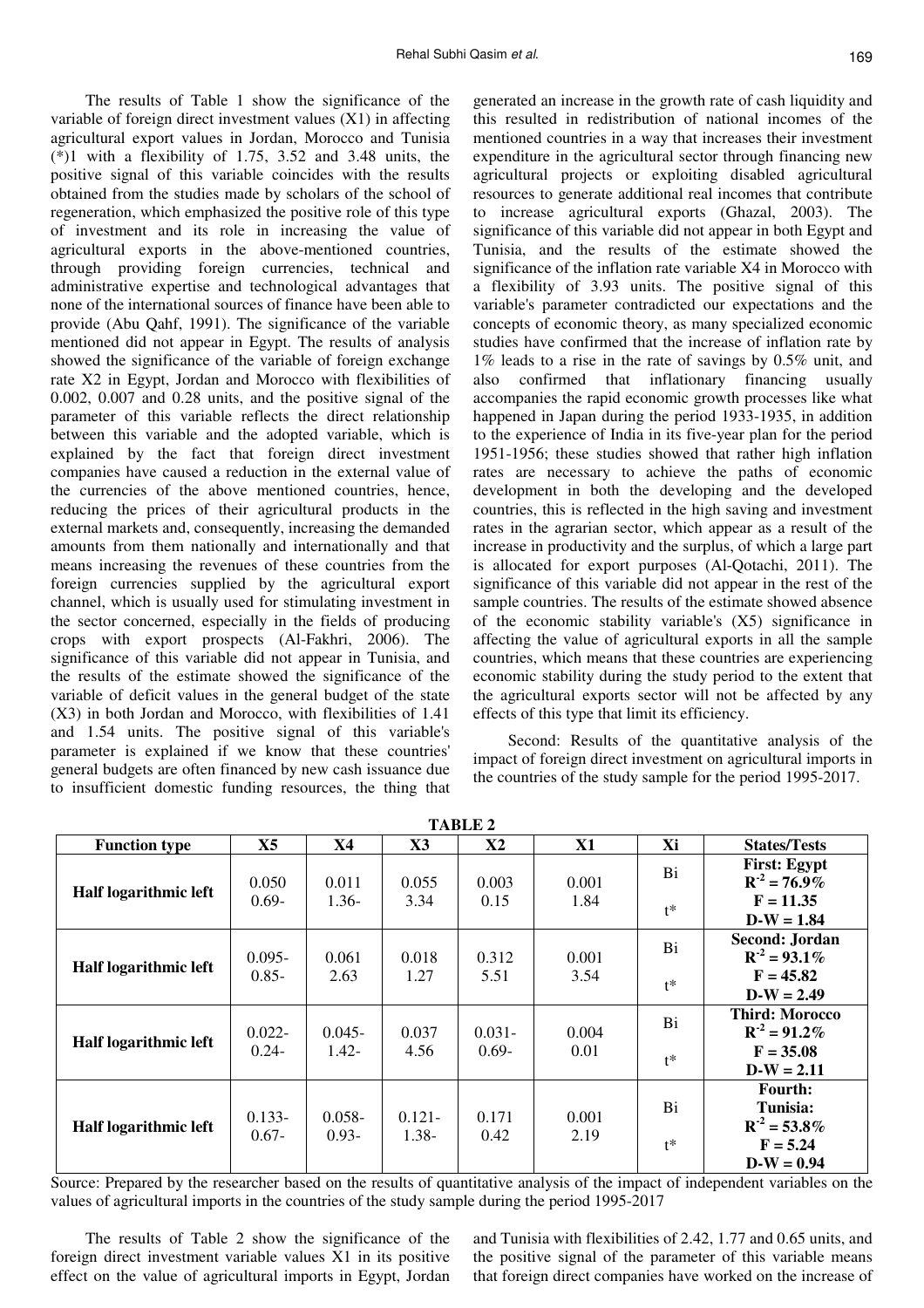imported quantities of high-yield agricultural inputs as well as the use of modern agricultural mechanization in using the land and in developing the existing agricultural industries, this reflects its impact on increasing the quantities of strategic crops produced in the host countries (Chaudhary, 2016), and this justifies the direct relationship between these two variables. The significance of the mentioned variable was not shown in Morocco, and the results of table 2 showed the significance of the foreign exchange rate variable X2 in its positive effect on the imported quantities of agricultural products with a flexibility of 0,002 units. The positive signal of the parameter of this variable means that the policies of foreign direct investment companies in Jordan reduced the value of the Jordanian currency and this has reflected its effect on the increasing quantities of imported agricultural products (Kasim, 1989). The significance of this variable did not appear in the rest of the study sample, and the results of the analysis showed the significance of the deficit variable in the state's general budget X3 in both Egypt and Morocco with a flexibilities of 1.33 and 1.50 units. The positive signal of the parameter of this variable contradicted our expectations and the concepts of economic theory, and the reason for this is that the deficit in the general budget of both countries is often financed by public debt instruments tradable in financial markets of which the most important is the new monetary issuance which aims at stimulating investment, raising growth rates of economic sectors and increasing their effectiveness and giving them a greater role in economic life, and that justifies the direct relationship between both variables (League of Arab States, 2015). The significance of this variable did not appear in both Jordan and Tunisia, and the results of Table 2 showed the significance of the Inflation rate variable  $(X4)$  in its positive impact on agricultural imports in Jordan with a flexibility of 0.13. The positive signal of the parameter of this variable violated the concepts of economic theory, the reason is that the policies of foreign direct investment has raised inflation rates in the mentioned country in addition to their role of reducing the barriers and the customs restrictions on the entry of goods and stocks into the country, which reflected its impact on the high rise in domestic production costs, the thing that made imported agricultural commodities cheaper than their domestic counterparts, and this justifies the direct relationship between both variables (Peruch, 2001), significance of this variable did not appear in Egypt, Morocco and Tunisia. The results of Table (2) also showed that the economic stability variable  $(X5)$  is not significant in influencing the values of agricultural imports and in all countries of the study sample, the reason is that these countries have witnessed economic stability during the study period to the extent that their agricultural imports were not affected and this result corresponded to the effect of the same variable on agricultural exports.

### **Recommendations**

- Adopting wise agricultural policies in the developing countries of the study sample in a way that leads to providing suitable environment and investment climate for attracting more foreign direct investment companies to their agricultural sectors.
- Adopting a policy of reducing the value of the local currency in order to encourage agricultural exports and to penetrate the international markets; this policy has a significant role in bringing maximum possible amount of

foreign currencies to countries host of foreign direct investment.

- Setting a long term policy for imports and agricultural production to cover the demand, and the current and expected production and this leads to increase in he produced amounts and reduce in the agricultural imports.
- Employing foreign direct investment companies in establishing integrated industrial sectors for the inputs of agricultural production, especially improved seeds, fertilizers and agricultural mechanization in addition to reducing dependency on external sources as well as reclamation of lands to enable them of producing extra amounts that limit agricultural imports.

### **Conclusions**

- Foreign direct investment is one of the most important means that contribute, with positive effects, in increasing the value of agricultural exports in most of the sample countries.
- Declination of the value of foreign direct investment incoming the countries of the study sample during the period of the study due to the unsuitability of their infrastructures and the small size of their agricultural exports at all the time of capital circulation, and the inability of the sample countries to provide suitable climate for them.
- Inability of achieving the situation of complete use of agricultural production factors in countries of the study sample and this made it difficult to establish agricultural projects of proper production volume of which most its production is allotted for export.
- Foreign direct investment companies lead to increasing the value of exports and limiting agricultural imports through their association with the companies of domestic agricultural investment, considering that the said investment increases the production of the unit area by means of using modern technology to the extent which production becomes dedicated for exportation and agricultural imports are limited.

#### **References**

- Abdullah, M.A. (2005), Foreign Direct Investment in the Islamic State in Light of Islamic Economy, Dar Al Nafa'is, Jordan,  $1<sup>st</sup>$  edition
- Abu Qahf, Abdussalam (1991). Economics of International Investment, Modern Arabic Bureau, Alexandria.
- Abu Qahf, Abdussalam (2001). International Business Management, Al Dar Al Jami'ya, Alexandria, Egypt.
- Al-Abd, B.M. (2011). Assessing the Impact of Foreign Direct Investment on the Economic Growth and Sustained Development in Western Arab Countries, a Comparative Study, Tunisia, Algeria, Morocco, an M.Sc. thesis, college of economic, commercial and driving sciences, Farahat Abbas University, Setif, Algeria.
- Al-Fakhry, O.H.S. (2006). The Impact of the World Trade Organization Policies on the Overall Exports Manufactured in a Chosen Group of Developing Countries, an M.Sc. thesis, college of administration and economy, Mosul University.